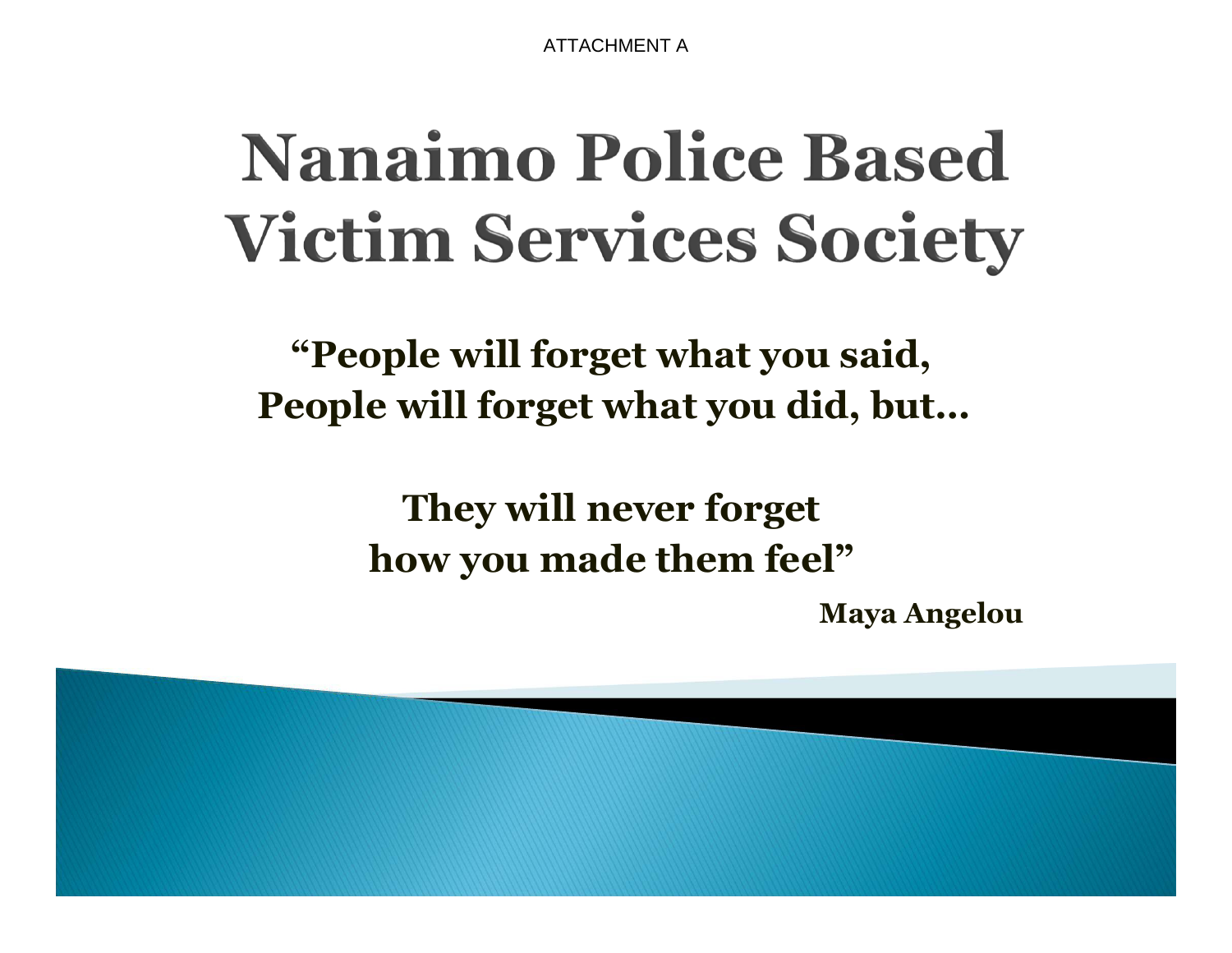### **Nanaimo Police Based Victim Services Society**

#### **Services to victims of crime and other trauma:**

- Practical assistance, grief and emotional support
- Assistance with forms VIS, CVAP, CSC, Restitution etc.
- Police File updates
- Court File updates

**The Comment of Comment Comment Comment Comment Comment Comment Comment Comment Comment Comment Comment Comment** 

- Liaise with Police, Crown Counsel and other agencies
- Court support
- Explanation of the Court process
- Witness orientation, preparation and accompaniment
- Community Relations and Education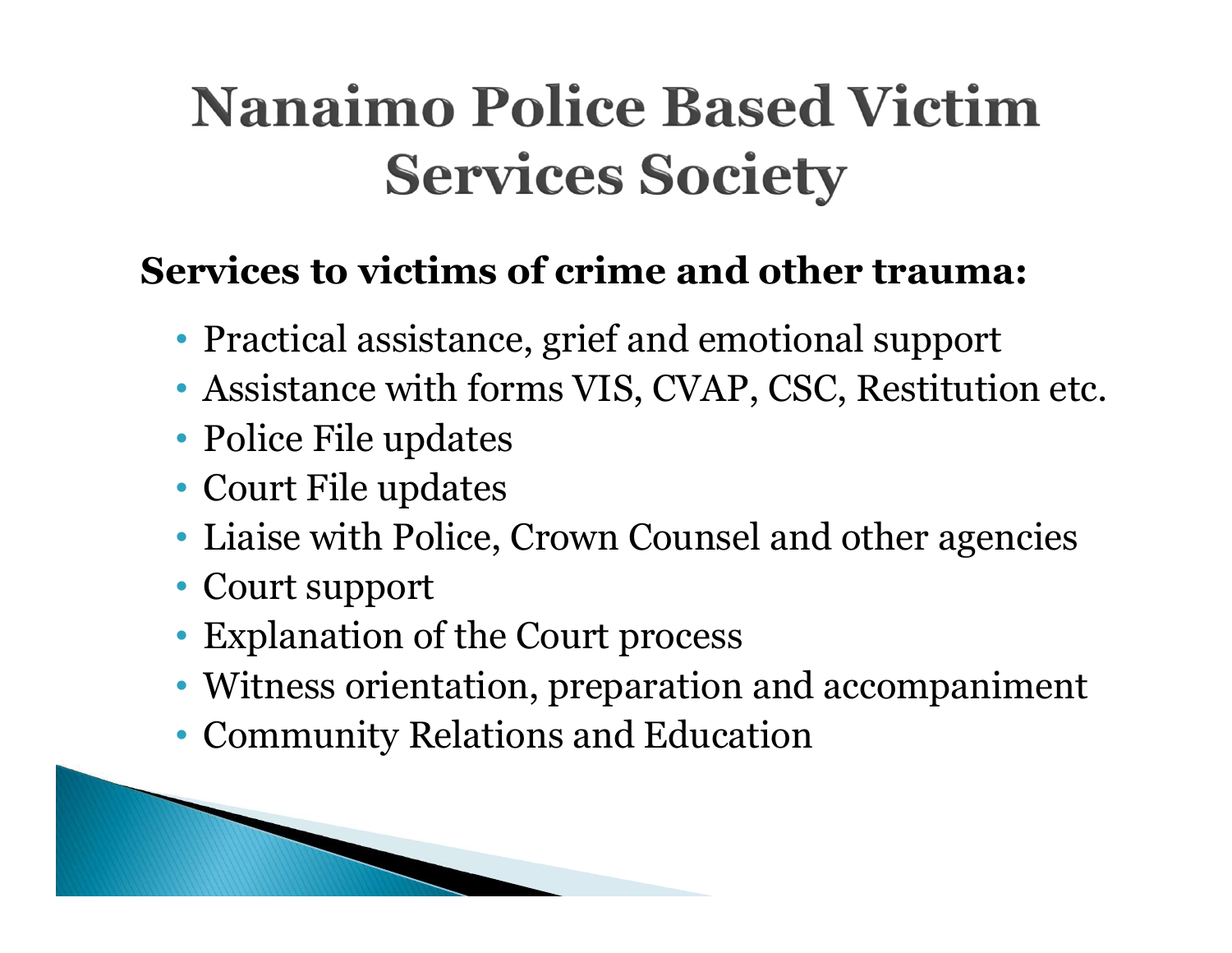### **Victims' Rights**

#### **Provincial Legislation (1996) Victims of Crime Act (VOCA)**

 **Federal Bill (2015) Canadian Victims Bill of Rights(CVBR)**

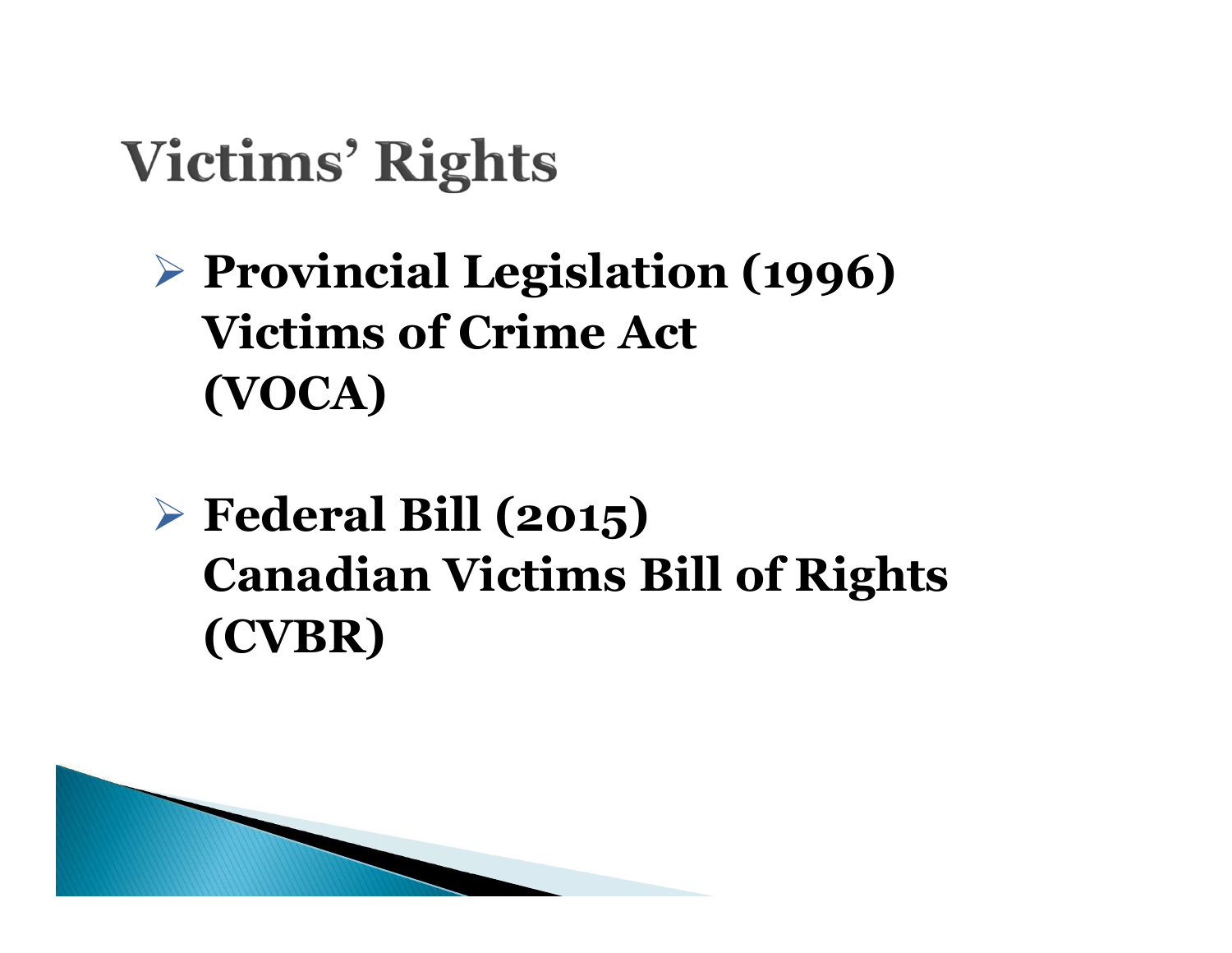# **VOCA (1996)**

 **"justice system personnel"** means auxiliary constables, chief constables, chief officers, designated constables, enforcement officers, municipal constables, provincial constables, special municipal constables and special provincial constables as defined in Section 1 of the <u>Police Act</u> and persons working in positions designated by the Attorney General.

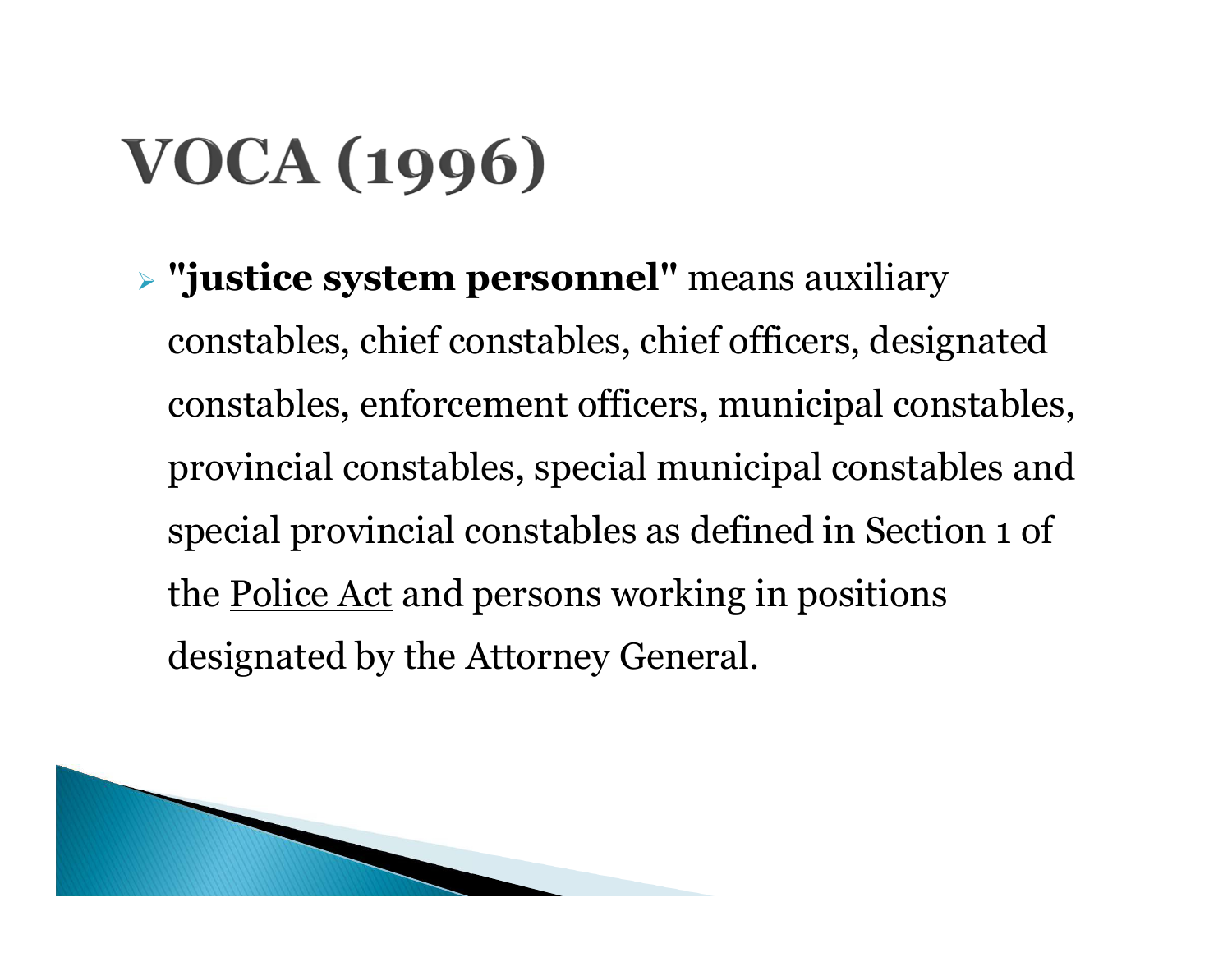# **Rights under VOCA**

**Justice system personnel** must offer a victim general information concerning:

 $\triangleright$  The structure and operation of the justice system

- Victim services
- Freedom of Information and Protection of Privacy Ac t
- Crime Victim Assistance Act
- Victims of Crime Act

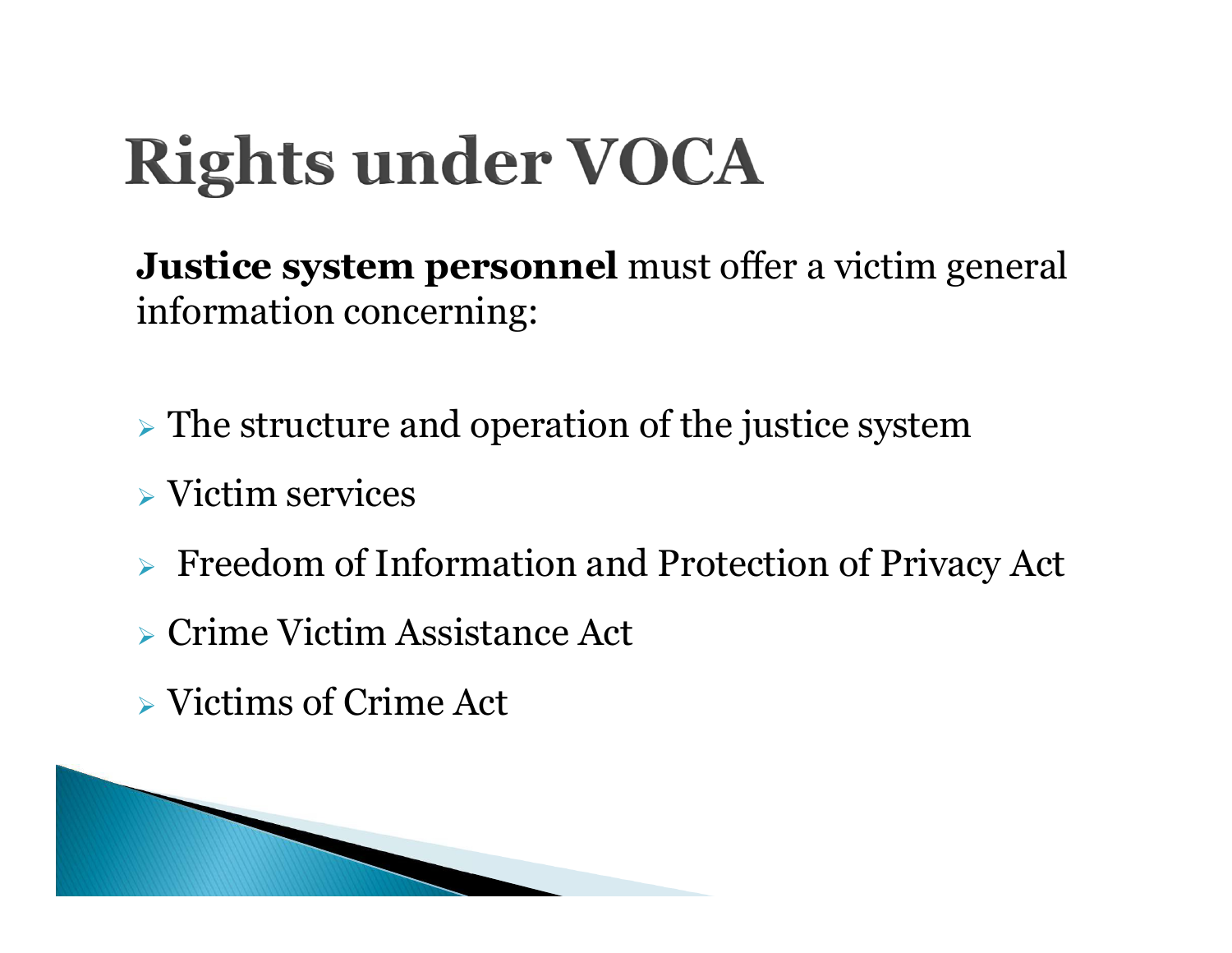#### Information that <u>must be given</u> on request (VOCA)

- The status of the police investigation
- The specific counts with which the accused is charged or for which the offender is convicted
- The name of the accused

**The Comment of Comment of The Comment of The Comment of The Comment of The Comment of The Comment of The Comment of The Comment of The Comment of The Comment of The Comment of The Comment of The Comment of The Comment of** 

- The date, location and reasons for each court appearance that is likely to affect the final disposition, sentence or bail status of the accused
- The outcome of each court appearance that is likely to affect the final disposition, sentence or bail status of the accused
- The length of any sentence that the offender is serving and the date the sentence began
- • The means for the victim to report breaches of the terms of supervision by the offender released under supervision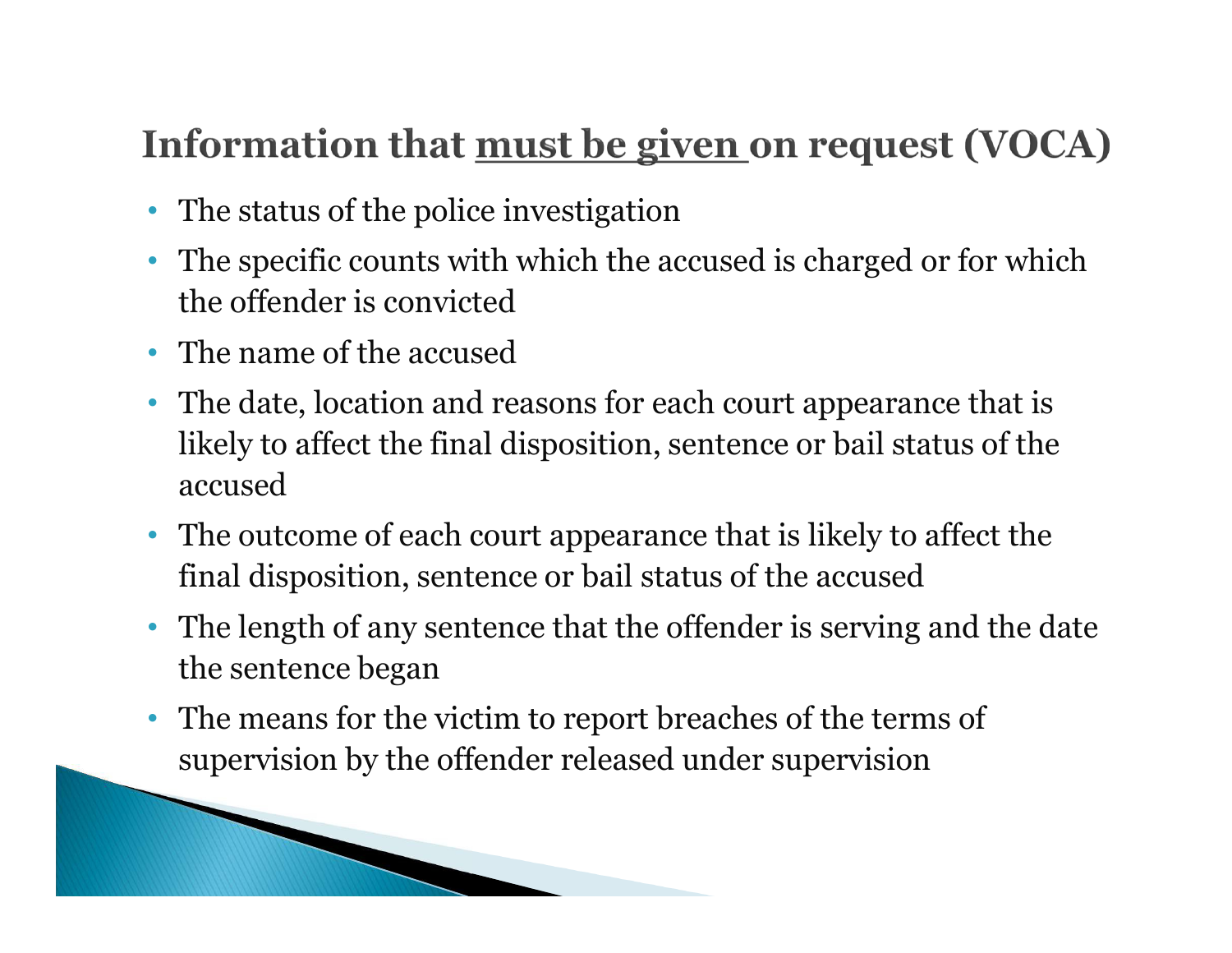#### **CVBR**

### **Information**

- General information $\bullet$
- Investigation and proceedings•
- •Information about offender or accused

#### **Protection**

- Security
- $\bullet$ Protection from intimidation and retaliation
- •Privacy
- •Identity protection
- Testimonial aids

### **Participation**

- Views to be considered
- Victim impact statement

#### **Restitution**

- Restitution order•
- $\bullet$ Enforcement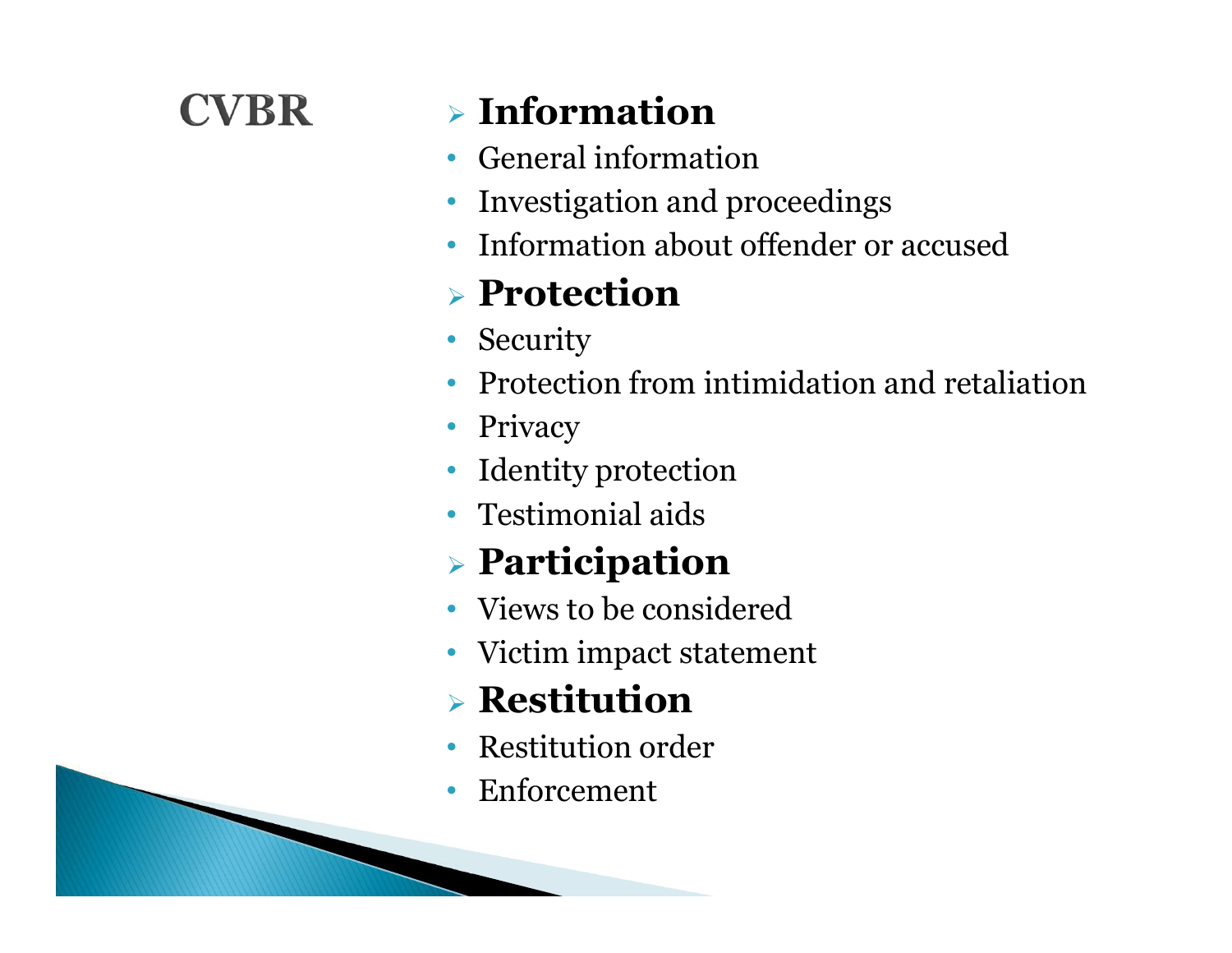### Who are we?

- Full time Program Manager
- Full time Assistant Program Manager
- Two days per week staff member
- One day per week staff member
- $\triangleright$  Eight volunteers providing an average of about 45 hours per month

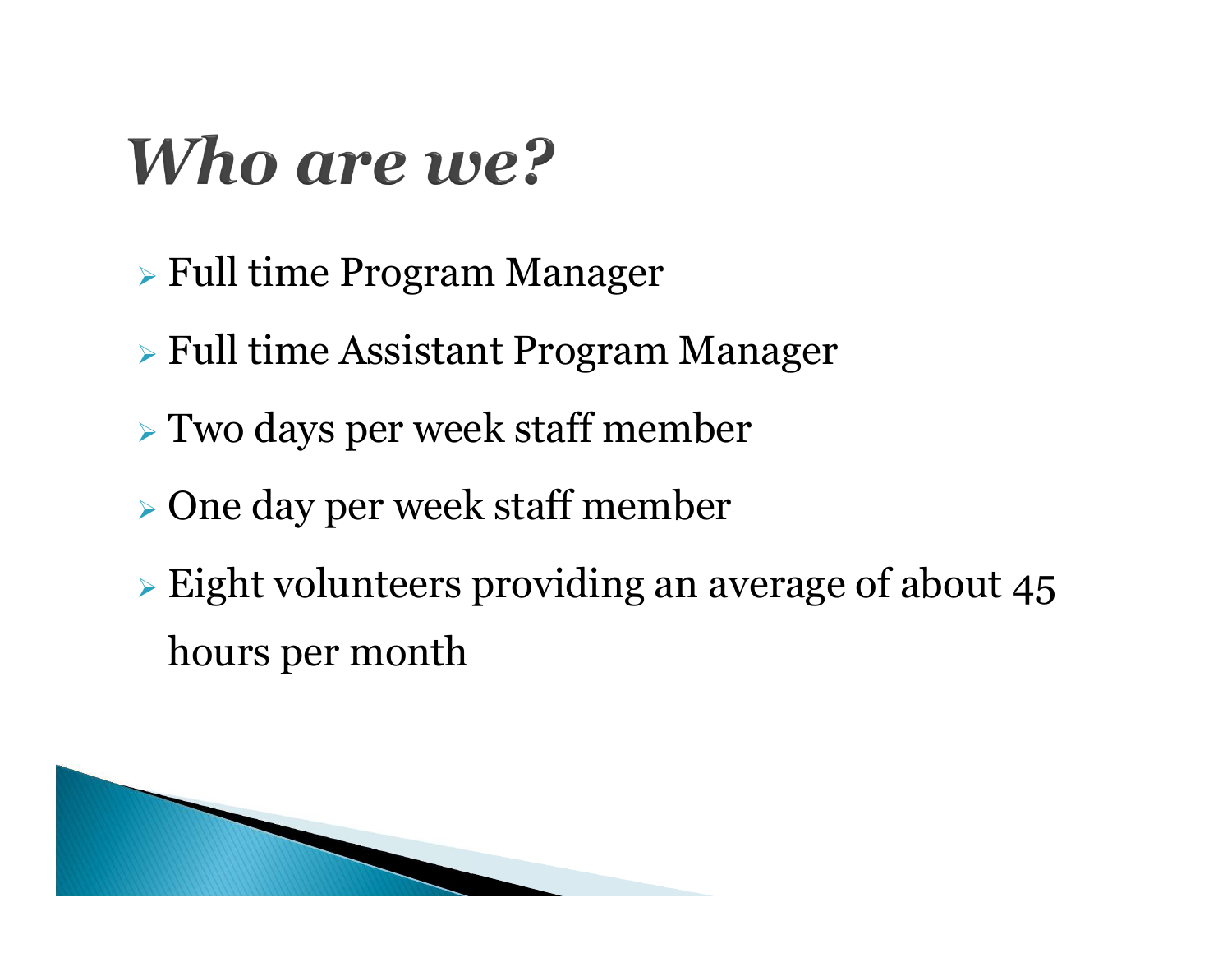### Who are we?

- Our Volunteers:
	- Work hard but the work is emotionally draining.
	- Provide services when they are available, but scheduling makes consistency for our clients difficult.
	- There is only so much we can ask of our volunteers

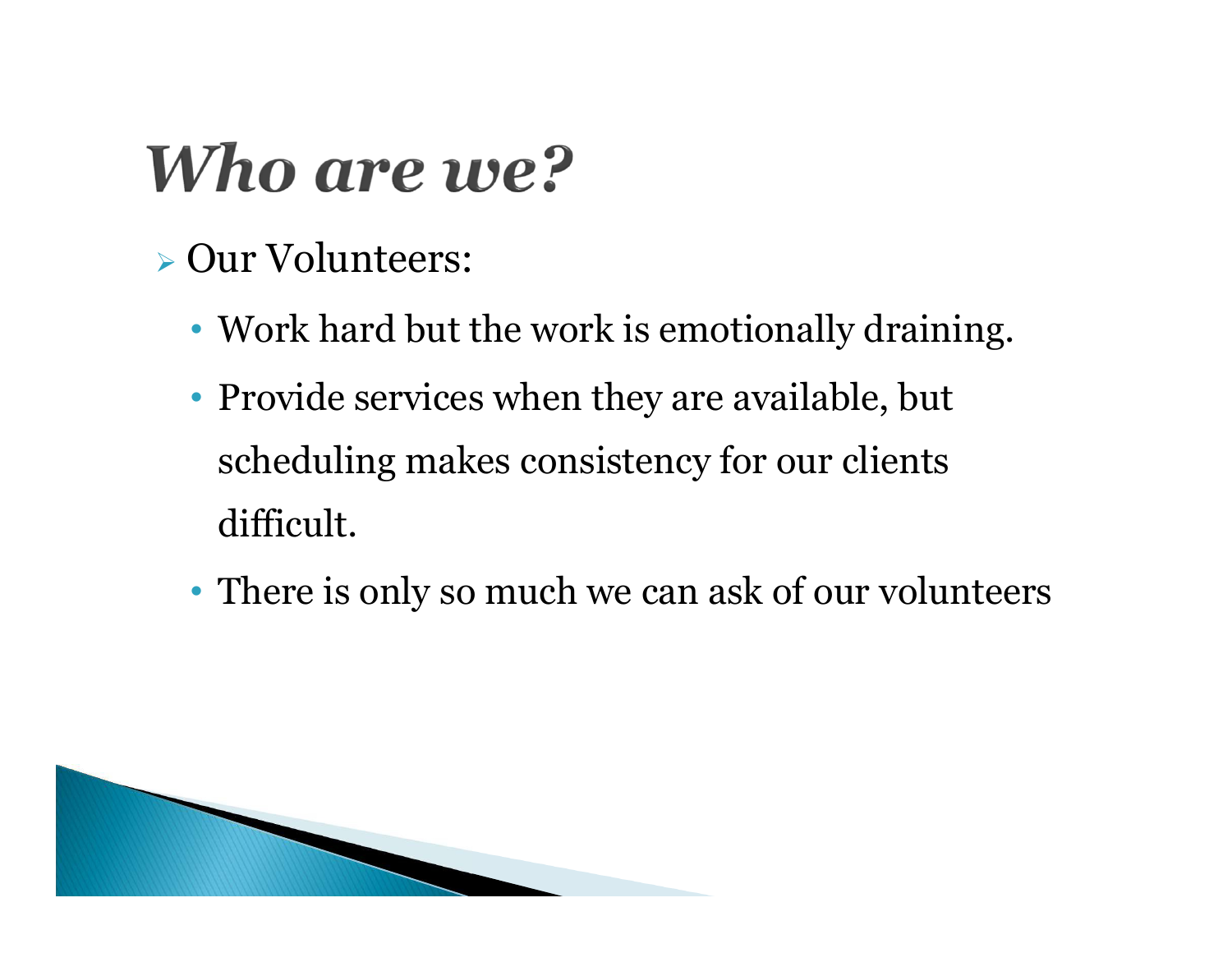## Funding

We are a **non-profit society** with three main funding sources:

**The Province – Ministry of Solicitor General and Public Safety:**

**\$84,733**

**City of Nanaimo:**

**\$53,229 plus "in kind" for rent** 

**Regional District of Nanaimo:**

**\$10,000**

**Total Annual Funding: \$147,962**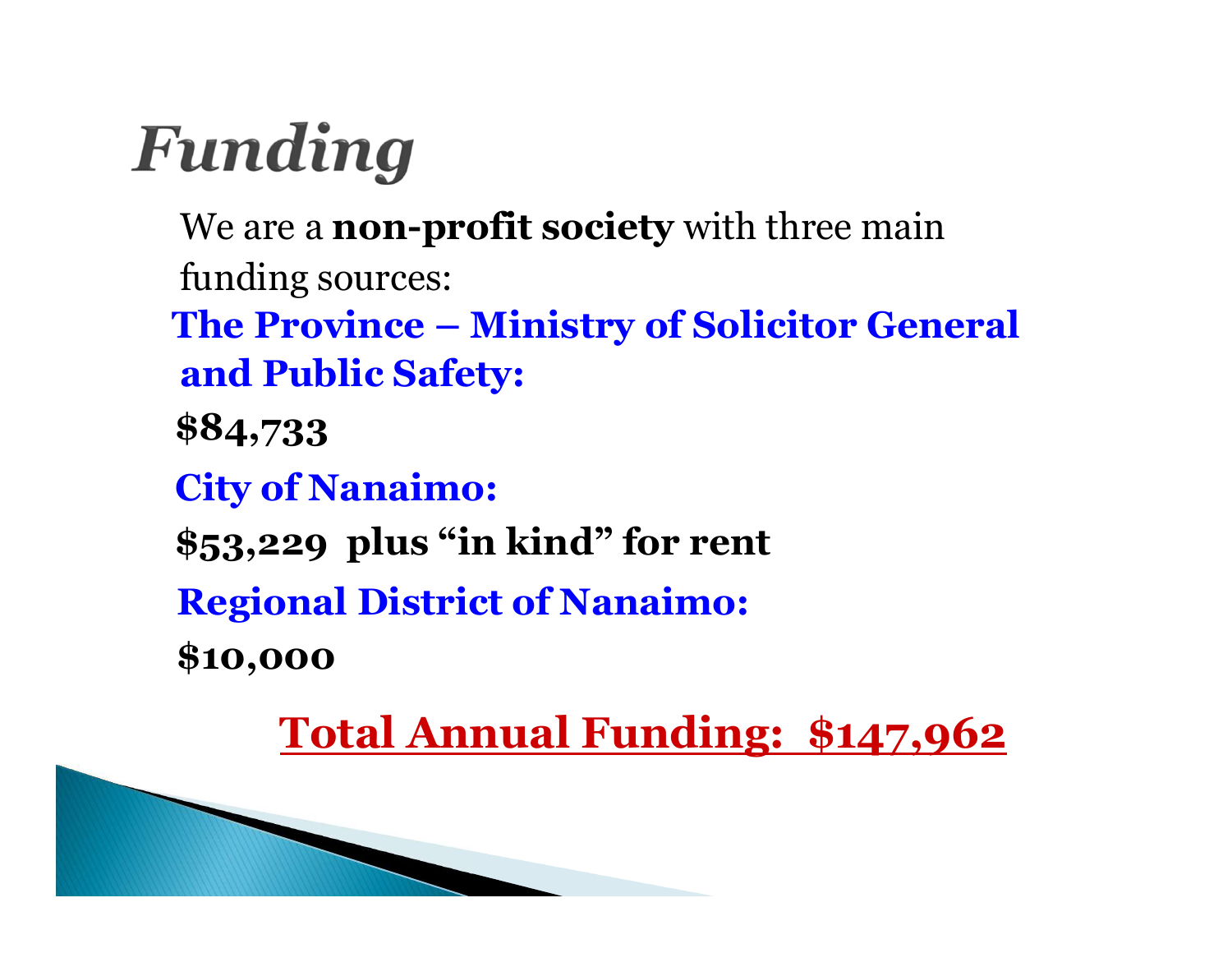## **Statistics:**

In **2018**, we served **837 Clients**

These files included:

- **Murder**
- **Sudden Death**
- **Child Pornography**
- **Motor Vehicle Incidents - fatal or serious injuries**
- **Threats**
- **Sexual Assault**
- **Robbery**
- **Domestic Violence**
- **Property Crime**
- **Break & Enter**
- **Criminal Harassment**

Most client referrals come from police, self referrals, other community agencies, and other Victim Services Programs.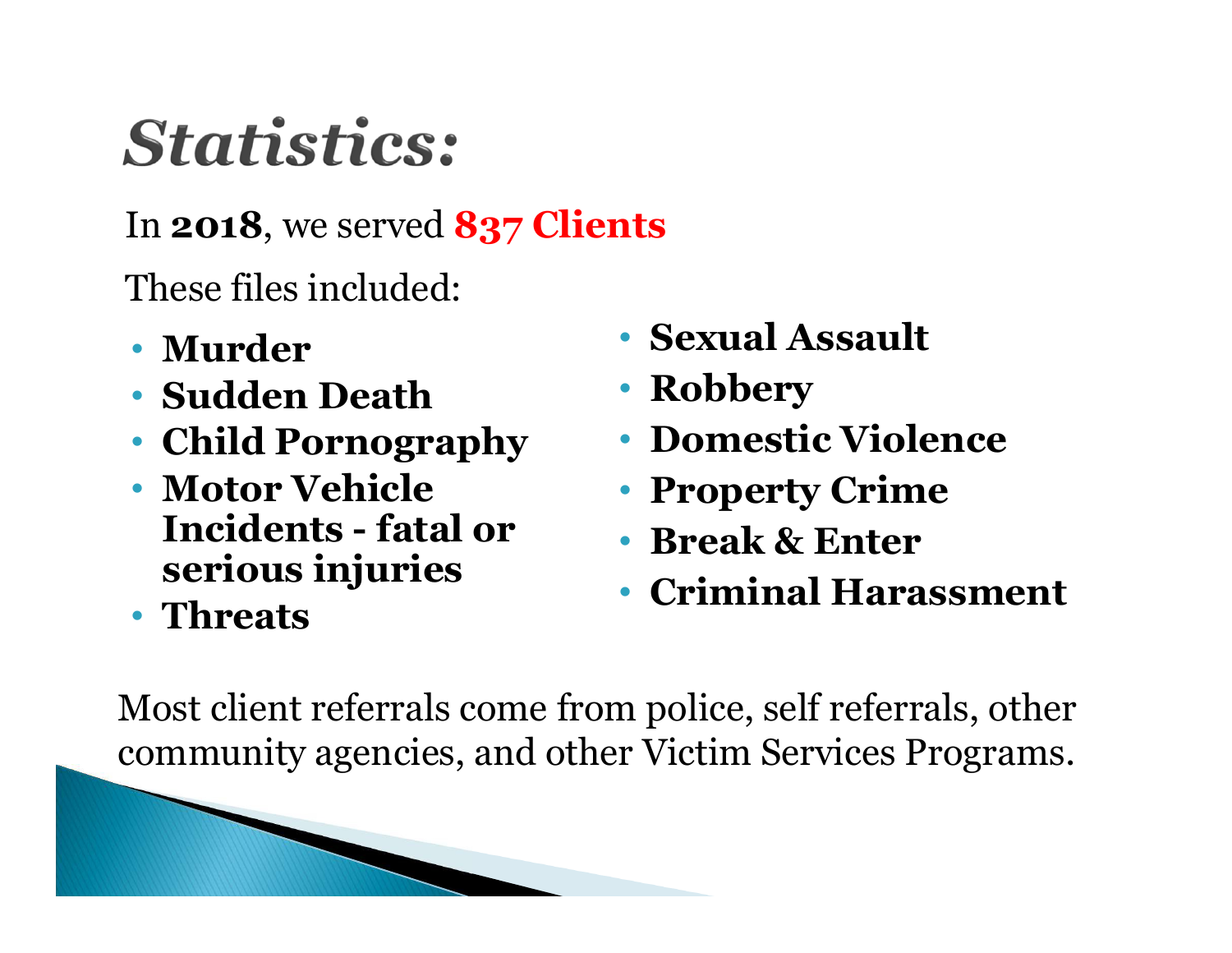## **The Work**

- Most people get involved to serve their community, because of their own experiences, or they want to assist police.
- $\triangleright$  The work is emotionally draining, and compassion fatigue, vicarious trauma and burnout are real concerns.
- $\triangleright$  Our team is exposed to some very traumatic events, similar to what an RCMP member may be exposed to.
- We support one another and strongly encourage self care.
- The Program does not have funding to provide psychological services to volunteers and part time staff.

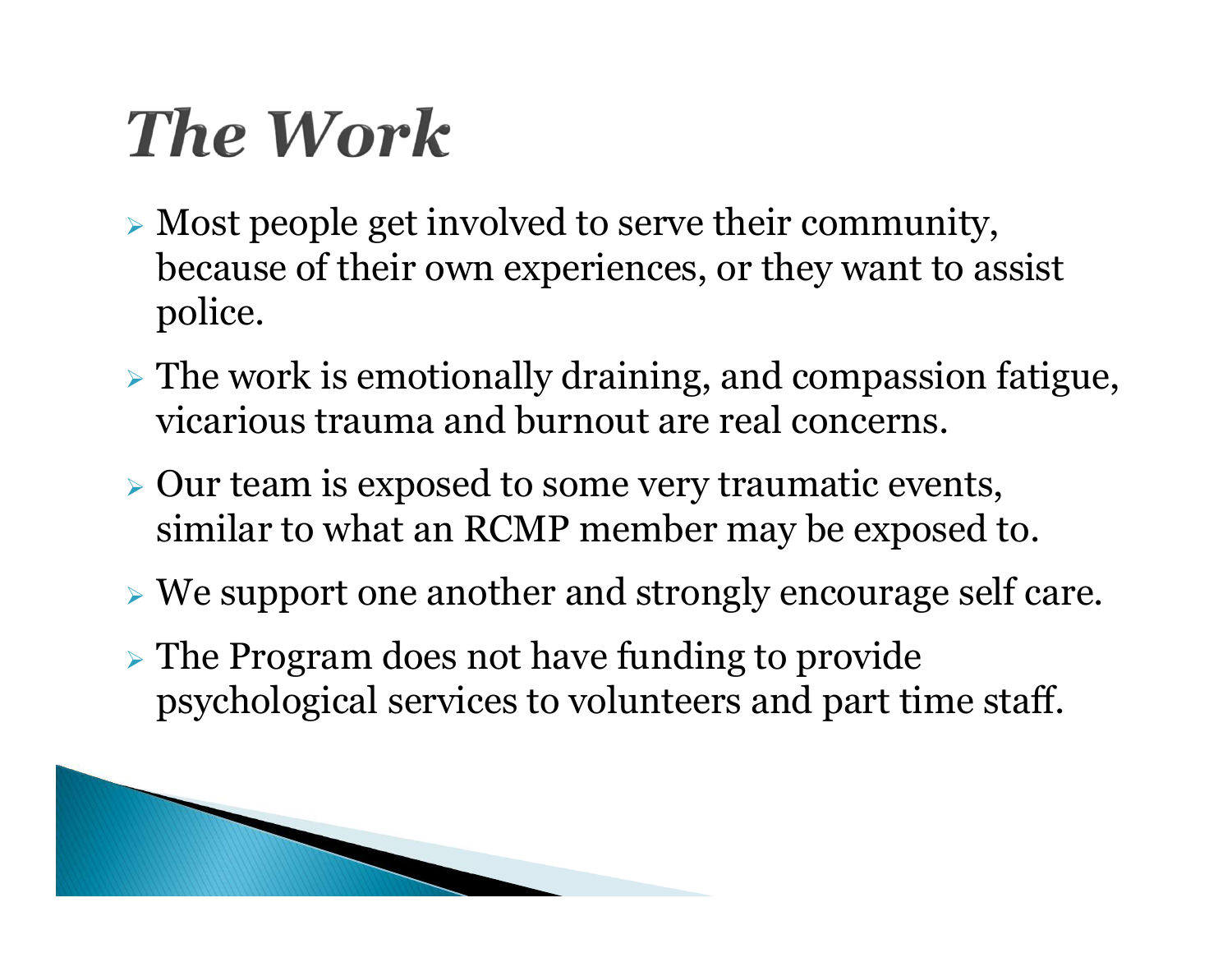### *Victim Services or Police?*

- If Victim Services' Society did not exist, police would be required to provide this service.
- $\triangleright$  The role of Victim Services and police are very different, and we work "hand in hand" to serve the community.
- If police were to provide both services, their time to do police work would be diminished.

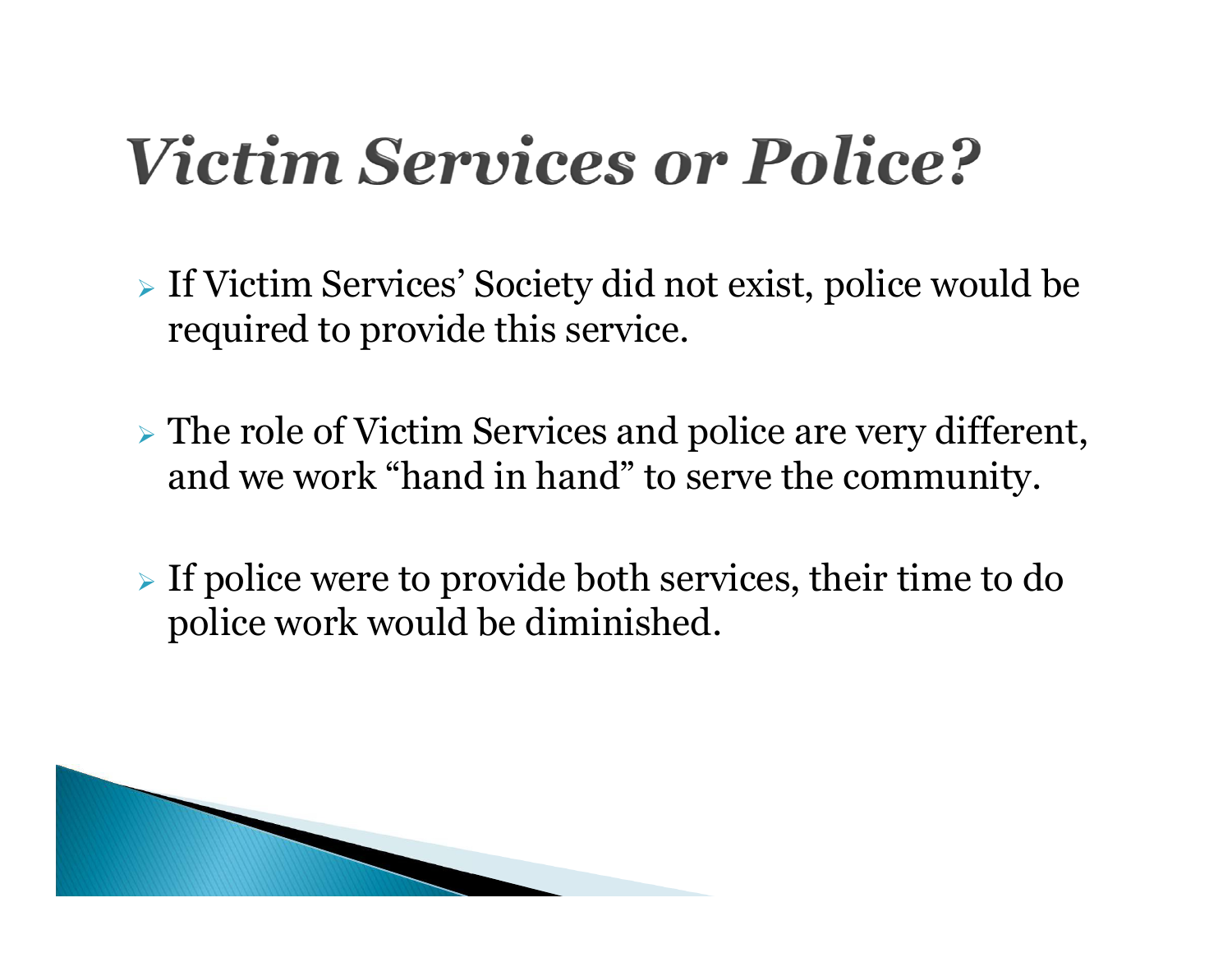# **City of Nanaimo**

Historic funding of the program by the City of Nanaimo compared with the population served:

| Year | <b>Population</b> | <b>Funding</b>       |
|------|-------------------|----------------------|
| 2004 | 77,089 $*$        | $$55,038 / $0.71$ pp |
| 2007 | 80,949*           | \$48,229 / \$0.60pp  |
| 2015 | 91,597*           | \$53,229 / \$0.58pp  |
| 2018 | $113,132**$       | $$53,229 / $0.47$ pp |

#### **(Present funding is \$1,809 less than 2004 funding)**

\* Province of BC website\*\* City of Nanaimo website